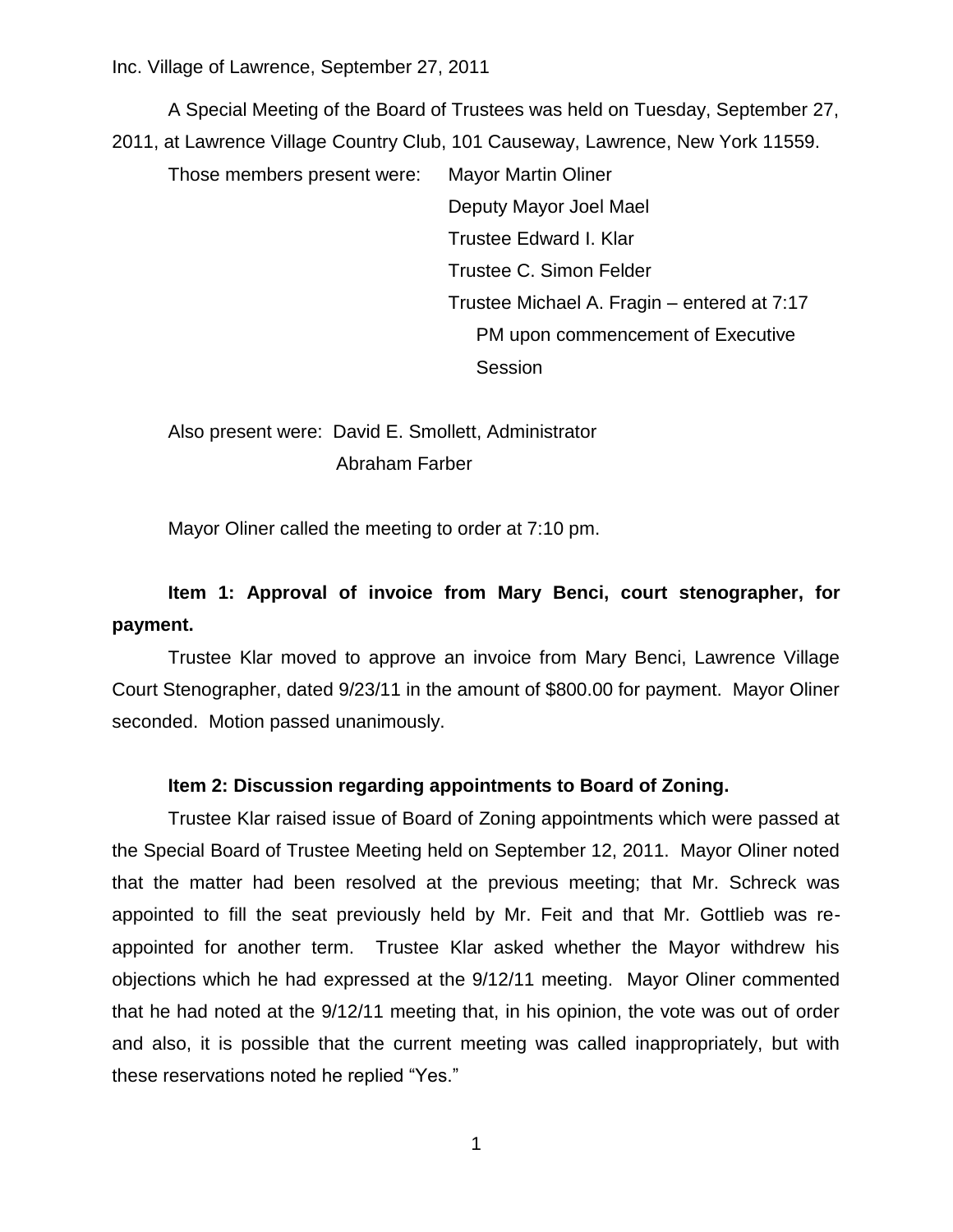Inc. Village of Lawrence, September 27, 2011

At 7:15 PM Trustee Klar moved to adjourn to executive section to discuss pending litigation and a matter related to the hiring of a particular person. Mayor Oliner seconded. All approved and the Board convened in executive session.

### **Executive Session Minutes**

### **Item 1: Mezza Settlement**

Trustee Klar moved to approve Mezza settlement as prepared by Village Attorney, Tom Levin. Discussion ensued. Mayor Oliner seconded the motion. Motion passed unanimously.

# **Item 2: Resolution regarding employment of Adam Thomas in the position of Greens-keeper.**

Trustee Klar discussed the hiring of Adam Thomas in the position of greenskeeper in accordance with the following terms of employment:

The Board discussed retaining the services of a particular person as an employee.

The BOT returned to public session.

Mayor Oliner appointed Adam Thomas to a supervisory, exempt position as head grounds-keeper, to be a non-union position, at an annual salary of \$85,000.00. Mr. Thomas may participate in the Village health, dental and optical insurance plans, and will be required to contribute 25% of the premium cost for any such plan in which he chooses to elect coverage. Mr. Thomas will be entitled to five sick days for each year of employment, and three weeks (i.e., fifteen days) vacation. He also will receive an additional one week (five days) vacation in lieu of time off for holidays that fall within the golf season. Mr. Thomas also will have the following holiday days:

- Christmas Day
- New Years Day
- Martin Luther King Day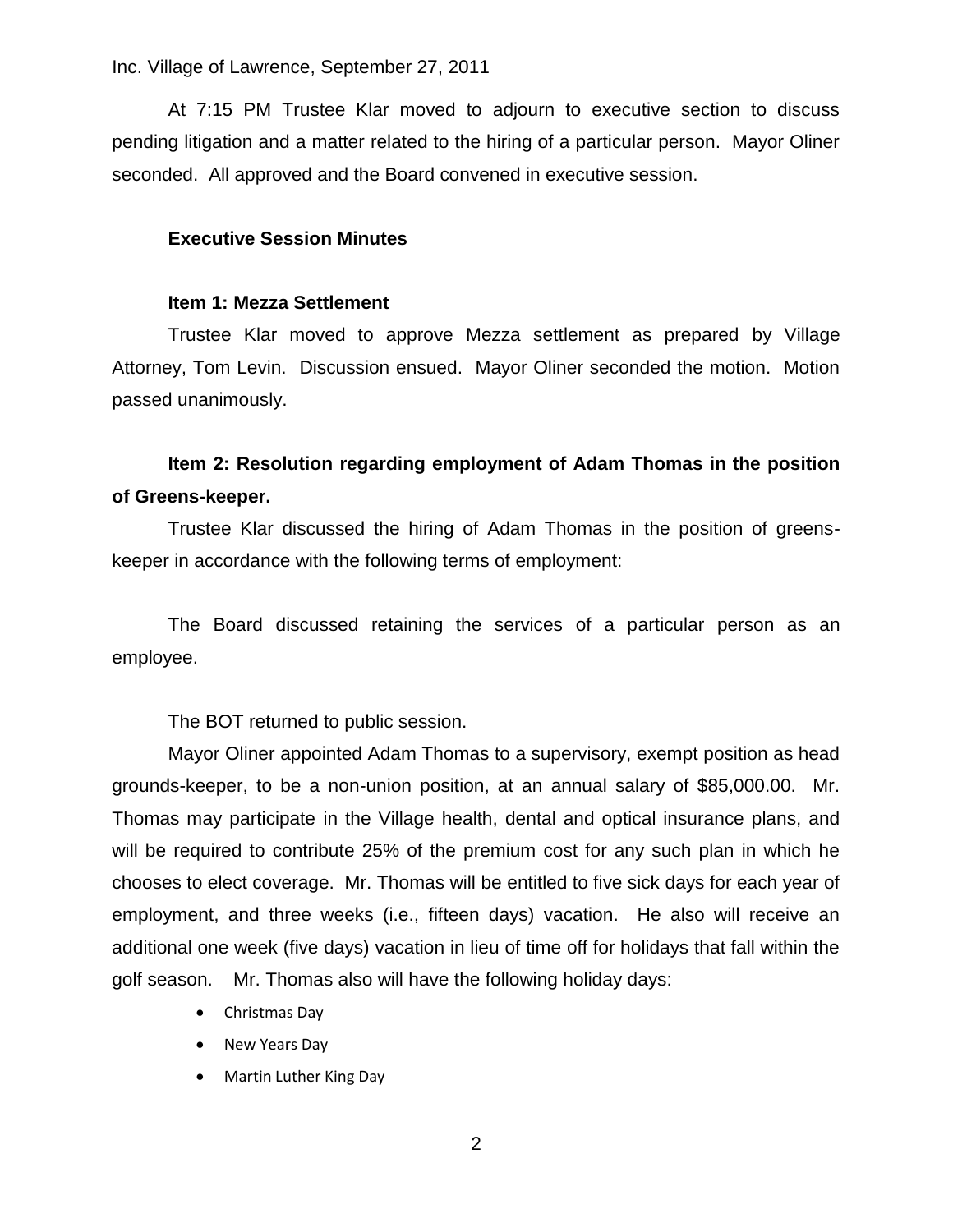Inc. Village of Lawrence, September 27, 2011

All vacation time shall be taken exclusively during the month of February. This position will not receive any overtime pay since Mr. Thomas will be a supervisory, nonunion management employee. The work requirement for the position is every day of the week, in season. The position requires that the employee report for duty in the morning to initiate and supervise the daily work activities of the grounds crew and staff. The position will require whatever hours are necessary to maintain the golf course in first class condition and to discharge other work responsibilities as determined by, and under the direction of, the General Manager. Trustee Klar moved to approve the appointment on the foregoing terms, subject to review and approval by labor counsel. Trustee Fragin seconded the motion. Resolution passed unanimously.

The Board separately indicated that they would consider a proposal for a car allowance for Mr. Thomas which will be subject to Board approval.

## **Item 3: Interim Consulting Arrangement for Adam Thomas**

Trustee Klar moved to retain the services of Adam Thomas as a consultant to the General Manager, Leo McMahon, at a rate of \$1,600 per week, pending Civil Service approvals and authorizations for his hiring as an employee. His services will consist of advise to the Village and the General Manager relating to upkeep and maintenance of the golf course. The initial term of the engagement will not exceed four weeks, and may be earlier terminated at any time in the discretion of the Board.

Trustee Fragin seconded the motion. The motion passed unanimously.

Meeting adjourned at 8:15 pm.

This is to certify that I, David E. Smollett, read the preceding minutes, and they are in all respects a full and correct record of such proceedings.

3